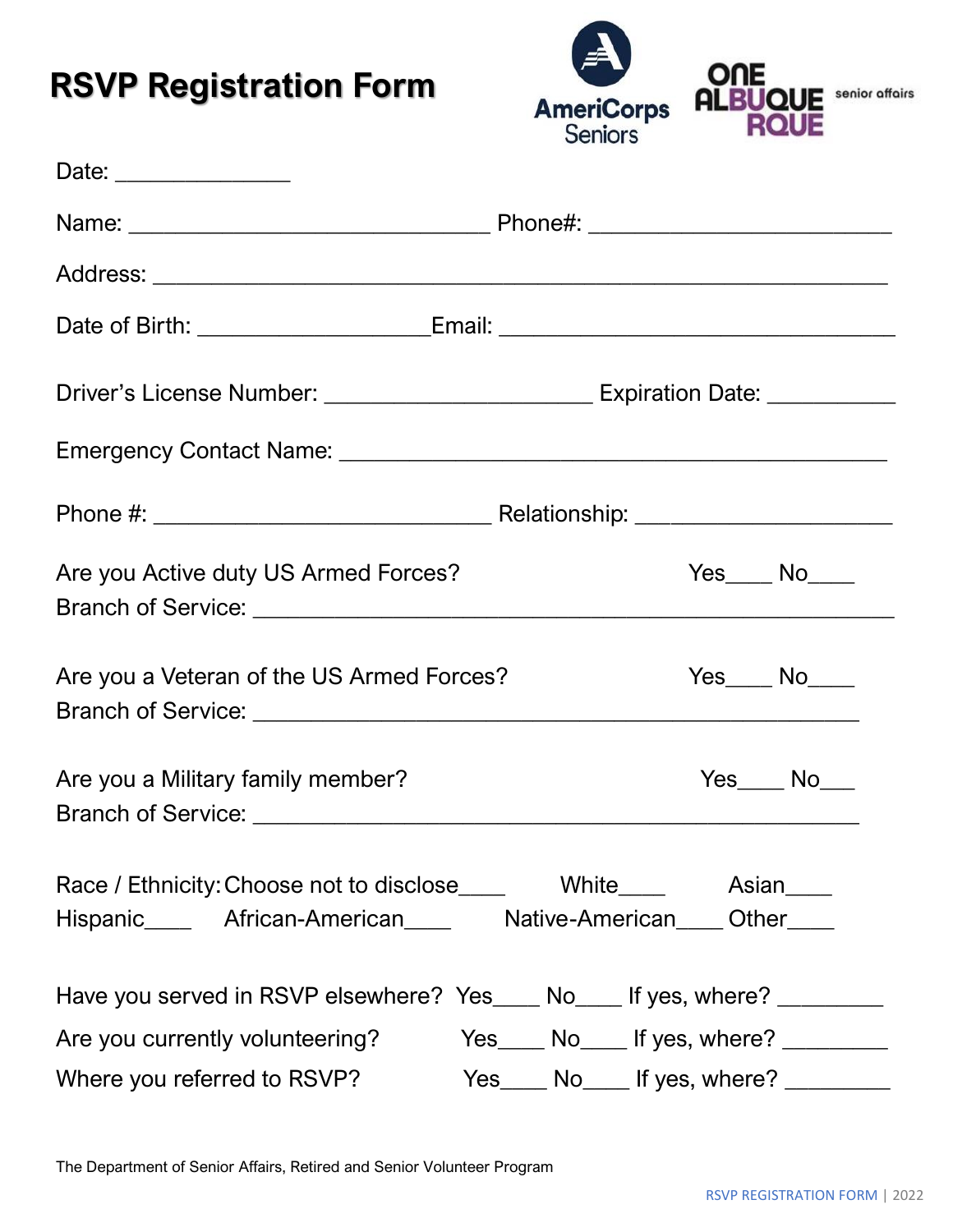

#### **City of Albuquerque HUMAN RESOURCES** Background Investigation Waiver and Release Form **APPLICATION FOR SERVICE IN VOLUNTEER PROGRAMS**

In connection with my application for consideration to be accepted as a volunteer with the City of Albuquerque, a governmental entity, I understand that investigative reports may be requested concerning me. This requested information may include my performance and experience in employment, along with reasons for termination of past employment from previous employers; my motor vehicle history and criminal history from various states, private insurance sources along with other public records where available;

I voluntarily and knowingly authorize any present or past employer or supervisor, institution of learning; administrator, law enforcement agency, local or state agency, Federal agency; private business; military branch or the National Personnel Records Center to give records of information they may have concerning information requested as part of my background investigation. I voluntarily and knowingly unconditionally release any named or unnamed entity or agency ("Agency") from all liability resulting from the furnishing of this information. A photocopy of this "Background Investigation Waiver and Release Authorization" shall be considered by the recipient to be a signed original, as long as it is transmitted to the recipient by the City of Albuquerque and is received within on year of the signature date.

I understand that a thorough and complete background investigation will be conducted to determine my fitness and desirability as a candidate for acceptance as a volunteer with the City of Albuquerque.

The information on this Authorization that I provide includes an accurate list of every date where I lived and all former names and aliases.

I hereby release from liability and agree to hold harmless; under any and all possible cause of legal action, including negligence, the City of Albuquerque, the Agencies and any of their officers, agents or employees for any neglect or wrongful statements, acts, omissions made or recorded in the course of my background investigation. **Power to refuse, renew or revoke placement as a volunteer:**

The City has jurisdiction over the acceptance and placement of volunteers within the City of Albuquerque and may refuse to grant or renew or may revoke placement to engage in volunteer service within the City of Albuquerque governmental organization.

Any volunteer may be rejected for any reason, and no reason for the rejection need be given to a volunteer.

All information shall be kept safeguarded to prevent non-allowed disclosure, release, loss or misuse and to ensure that only authorized persons have access to such confidential information, except as provided by law.

\_\_\_\_\_\_\_\_\_\_\_\_\_\_\_\_\_\_\_\_\_\_\_\_\_\_\_\_\_\_\_\_\_\_\_\_\_\_\_\_\_\_\_\_\_ \_\_\_\_\_\_\_\_\_\_\_\_\_\_\_\_\_\_\_\_\_\_\_\_\_\_\_\_\_\_\_\_\_\_\_

#### **Signature** Date **Date Date Date Date Date Date**

#### **APPLICANT INFORMATION – Please complete ALL blanks**

| <b>Last Name</b>               | <b>First Name</b>                                             | <b>Full Middle Name</b> |              |                                                | <b>Social Security Number</b> |
|--------------------------------|---------------------------------------------------------------|-------------------------|--------------|------------------------------------------------|-------------------------------|
| <b>Maiden Name</b>             | <b>Other Names, Nicknames or Aliases used</b>                 |                         |              | Date of Birth (Month/Day/Year)                 |                               |
| <b>Present Address</b>         | Number/Street/Quadrant                                        | <b>City</b>             | <b>State</b> | <b>Zip Code</b>                                | <b>How Long</b>               |
|                                | Previous Address (Within last 7 years) Number/Street/Quadrant | <b>City</b>             | <b>State</b> | <b>Zip Code</b>                                | <b>How Long</b>               |
| <b>Driver's License Number</b> | <b>State Issued</b>                                           |                         |              | <b>Expiration Date</b><br><b>Operator Type</b> |                               |
|                                | <b>City of Albuquerque Information: Department:</b>           | <b>Requested by:</b>    |              |                                                |                               |

The Department of Senior Affairs, Retired and Senior Volunteer Program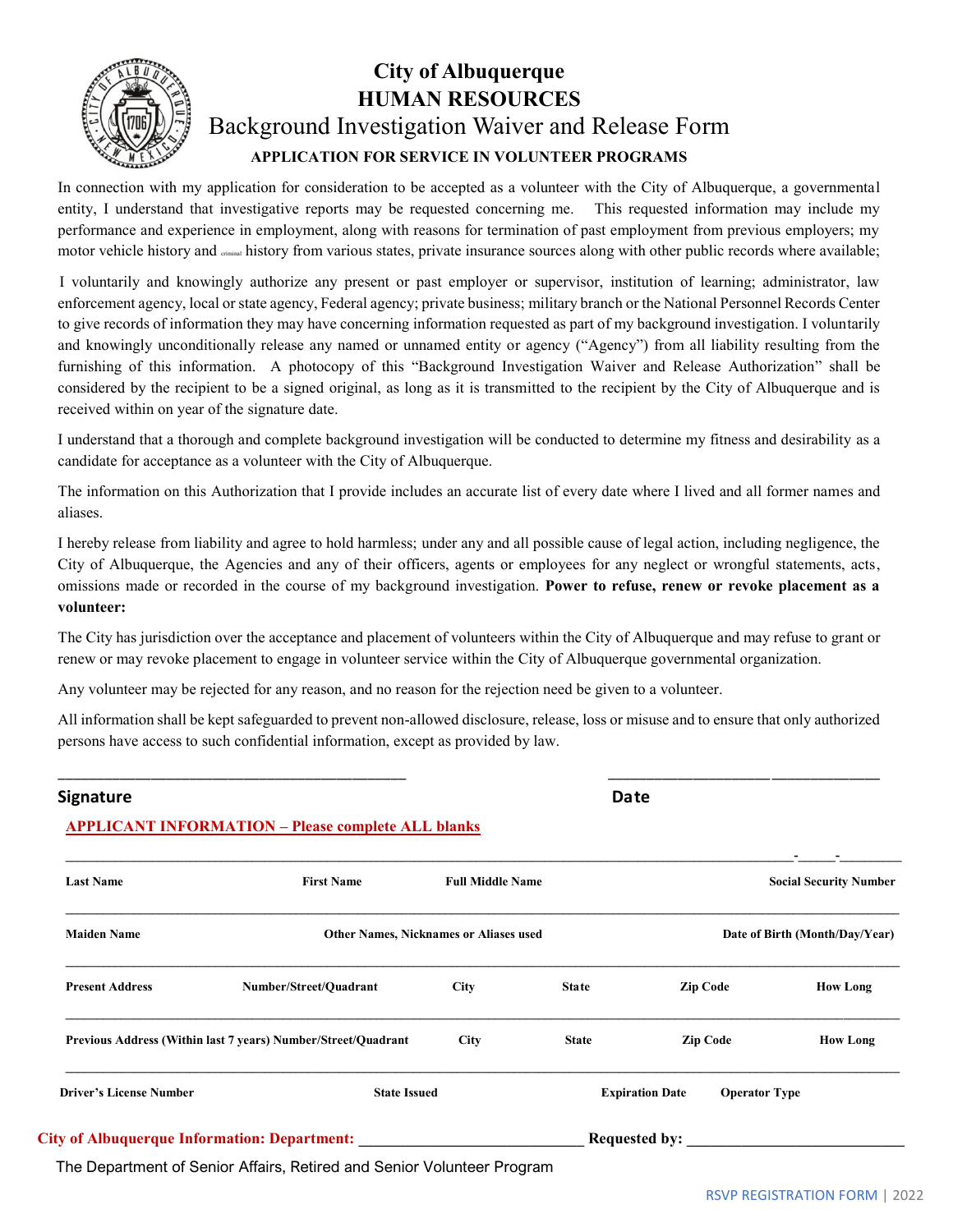# **RSVP Volunteer Interests**

#### **Senior Centers**

Information and Assistants \_\_\_\_\_

Front Desk \_\_\_\_\_

Kitchen Help

Community Instructor \_\_\_\_\_

Sports & Fitness

Computer Entry \_\_\_\_\_

Other  $\Box$ 

## **City of Albuquerque Affiliates**

Airport

Bio/Park Zoo \_\_\_\_\_

Museum \_\_\_\_\_

Animal Shelter \_\_\_\_\_

## **Food Distribution**

Food Pantry

## **TV/Radio**

Misc. Opportunities

#### **Veterans/ Military**

Misc. Opportunities

#### **I acknowledge that I have read and understand the following statements**

hereby state that I am 55 years of age or older and offer my services as a volunteer for the City of Albuquerque, Retired Senior Volunteer Program. I understand that I am not an employee of the RSVP Project, the Department of Senior Affairs, City of Albuquerque, the volunteer station or the Federal Government and agree to serve without compensation.

In order to be in compliance as an RSVP volunteer, I have attached a copy of my Government ID with this registration form.

 $\_$  , and the contribution of the contribution of  $\mathcal{L}_1$  , and the contribution of  $\mathcal{L}_2$  , and the contribution of  $\mathcal{L}_1$ 

#### The Department of Senior Affairs, Retired and Senior Volunteer Program **Signature Date**

### **Transportation**

Senior Center Driver

Meal Delivery

Client Transportation \_\_\_\_\_

## **Human Services**

Hospital \_\_\_\_\_

Hospice Care

Nursing Home

Behavioral Health

#### **Clerical (varies agencies)**

Data Entry

Mailings/ Publications

Reception Desk \_\_\_\_\_

#### **Seasonal Special Projects**

Misc. Opportunities

## **Children Initiatives**

Misc. Opportunities